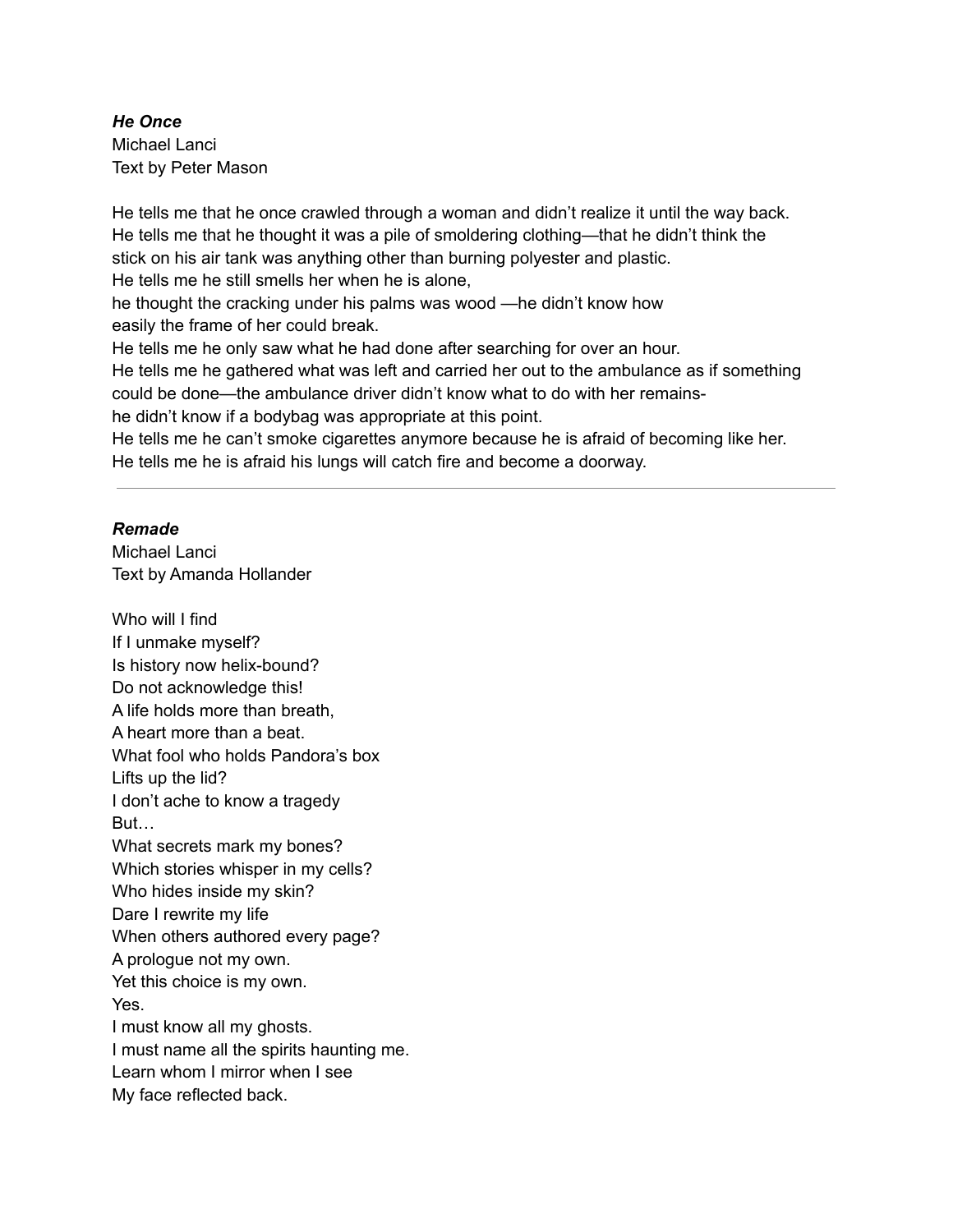Do not avoid the truth. My history is helix bound. I will remake myself No matter who I find. Who am I now?

#### *Of Your Fair Courtesy*

Alaina Ferris Text by Alaina Ferris

Time stops with you like I've never known the hour.

Strange, but true. I knew the moment I fell in love was the moment I'd stay in love. If you let me, I vow to shepherd your greatest hopes. I'll be the mourning dove when you first wake up. No need for fame, palaces, rings of gold-what need for riches, you're my fortune.

I promise to guard the very best of what makes us. I'll bury all the rest with a light hand. I'll tend that garden 'til it's full of hyacinth.

For your fear and doubts, you have my safety and care. When you're caved in grief I'm the torchlight near.

And when our souls are cast into the star-shorn sky, let the wind sing this song though the mountains clear.

## **"The Sun Rises, The Sun Falls"**

Alaina Ferris From *Simone de Beauvoir at the Museum* Text by Alaina Ferris

Oh, great summoner, the changing light When the choice has yet to be made She's a hieroglyph with two sides— Her gaze both force and grace. A great balancing act, this mind What is, what was, what could be Beautiful, terrible, dangerous Each path a species to study. Marbled with ambiguity I am the poet's friend. I am your metaphor for the "other," Lover, unrequited fool, or monster Whatever suits you best. I am but one man Both your beggar, your king.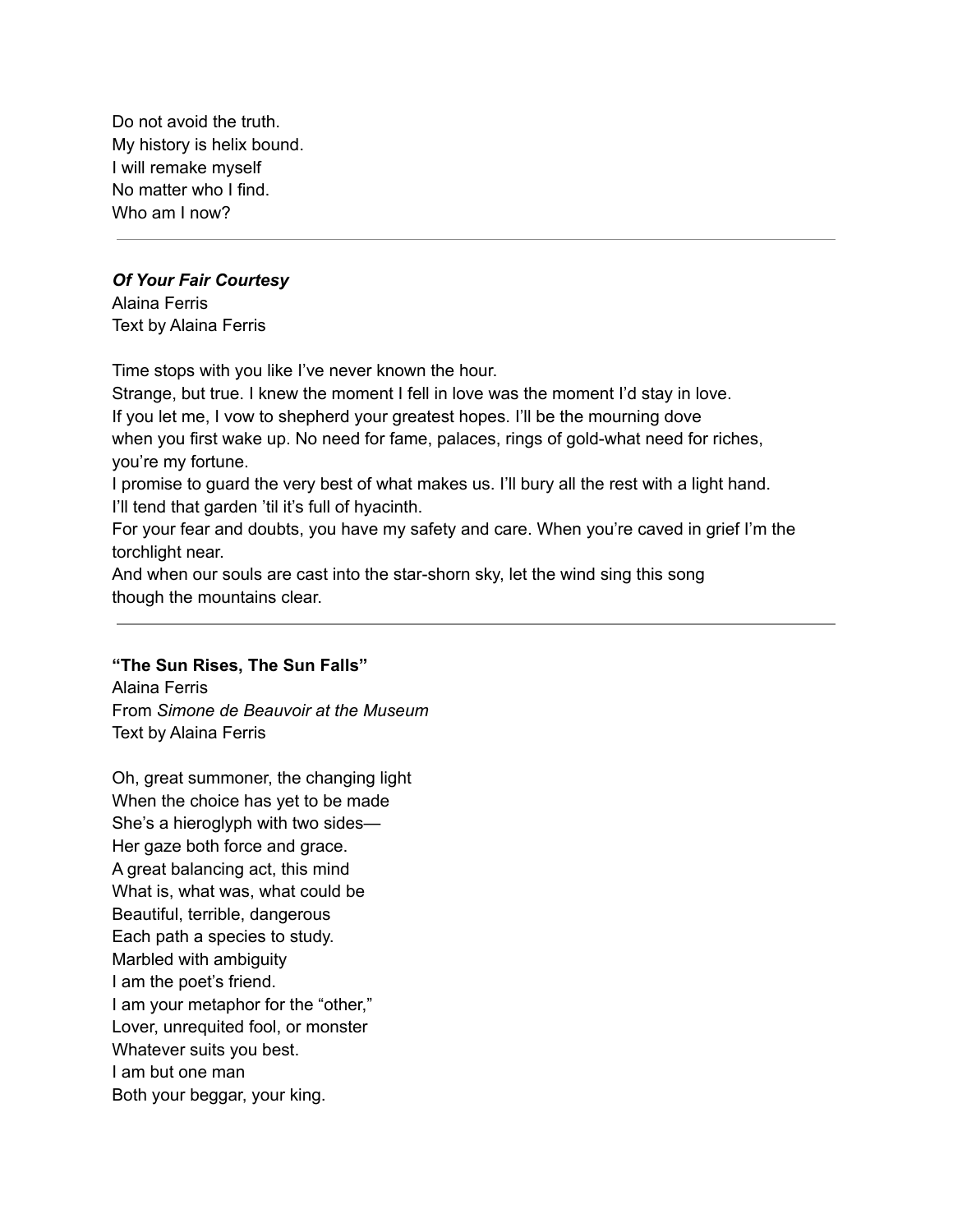The fracture, the light The shadow you want to The arms that hold you The eyes that watch you leave. The sun rises, the sun falls. Its exquisitely warm, then painfully cold I'm caught in an infinite loop. Crowned for guilty excess Hung in my monk's robe Beautiful, terrible, gentle I'm many things at once. Natural depravity Is usually matched by ardent virtue in one , yes in one man. The sun rises, the sun falls Caught in an infinite loop.

### *Mortally Wounded*

Michael Markowski Text by Federico García Lorca

## **I. The Guitar**

The weeping of the guitar begins. The wineglasses of dawn are broken. The weeping of the guitar begins. It's useless to silence it. Impossible to silence it. It weeps monotonously It weeps as water weeps as the wind weeps over snowfields. Impossible to silence it. It weeps for distant things. Hot southern sands yearning for white camellias.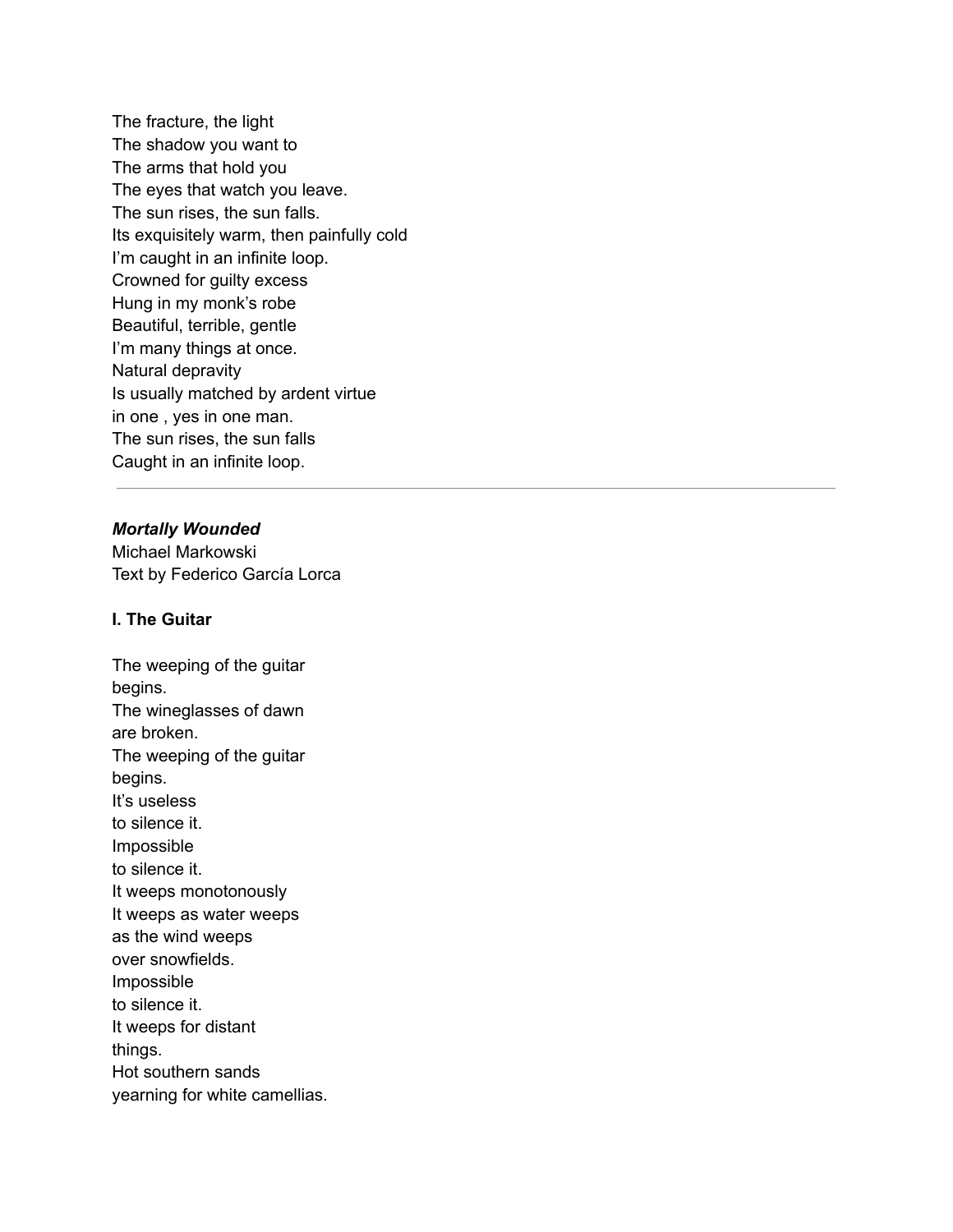It cries for an arrow without target for an evening without a morning for the first bird dead on the branch. Oh, guitar! Heart mortally wounded by five swords.

## **II. A Star**

There is a star, A tranquil star A star that has no eyelids Where? A Star…. In the water, In the sleepy water of the pond.

#### **III. Trees**

Trees! Were you once arrows Fallen from the blue? What terrible warriors cast you down? The stars?

Your music springs from the soul of the birds, from the eyes of God, from perfect passion.

Trees! Will your tough roots know My heart in the soil?

### *On This Island* Benjamin Britten

Text by W.H. Auden

#### **I. Let the florid music praise**

Let the florid music praise! Let the florid music praise,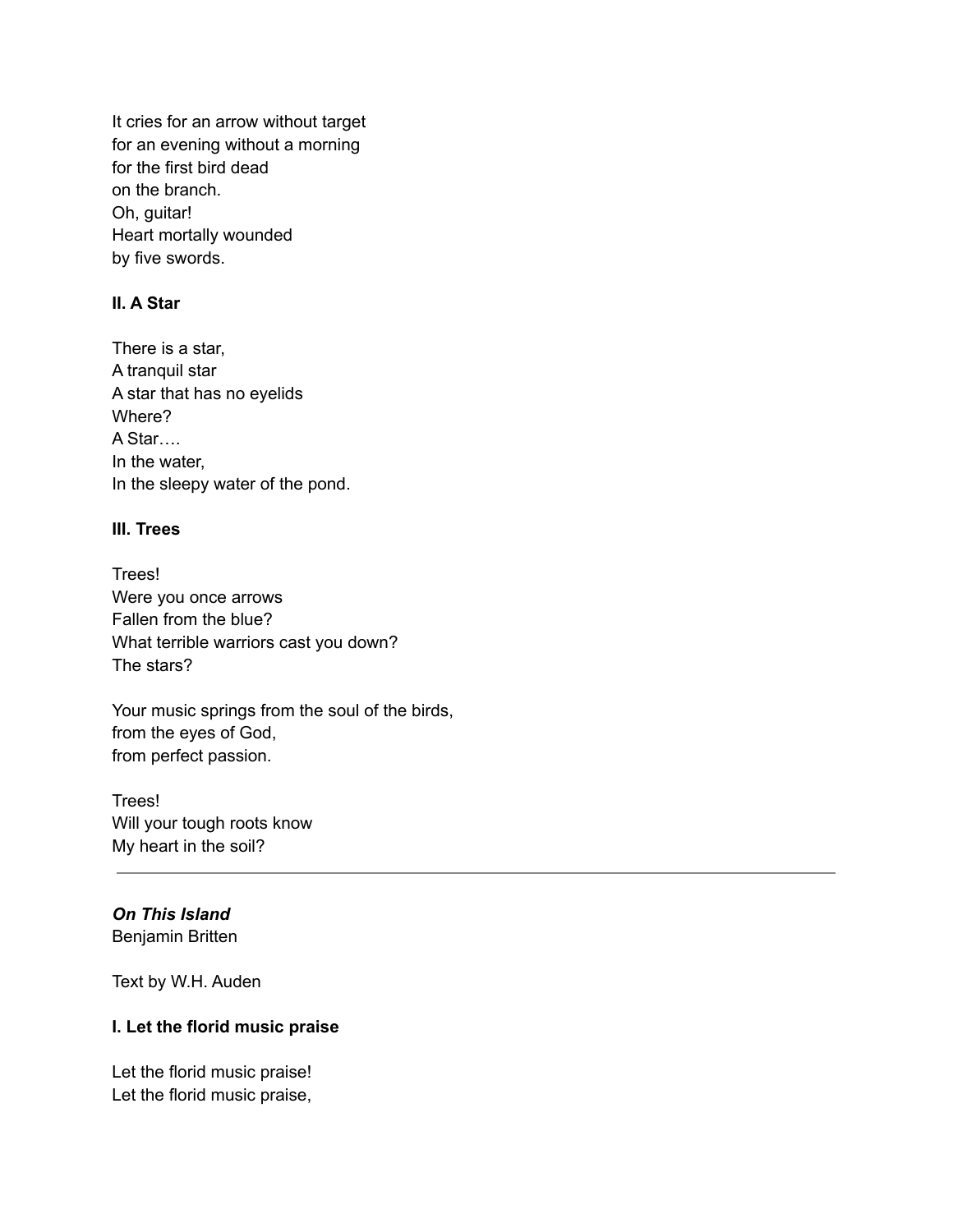The flute and the trumpet, Beauty's conquest of your face: In that land of flesh and bone, Where from citadels on high Her imperial standards fly, Let the hot sun Shine on, shine on.

O but the unlov'd have had power, The weeping and striking, Always; time will bring their hour: Their secretive children walk Through your vigilance of breath To unpardonable death, And my vows break Before his look.

### **II. Now the leaves are falling fast**

Now the leaves are falling fast, Nurse's flowers will not last; Nurses to the graves are gone, And the prams go rolling on.

Whisp'ring neighbours, left and right, Pluck us from the real delight; And the active hands must freeze Lonely on the sep'rate knees.

Dead in hundreds at the back Follow wooden in our track, Arms raised stiffly to reprove In false attitudes of love.

Starving through the leafless wood Trolls run scolding for their food; And the nightingale is dumb, And the angel will not come.

Cold, impossible, ahead Lifts the mountain's lovely head Whose white waterfall could bless Travellers in their last distress.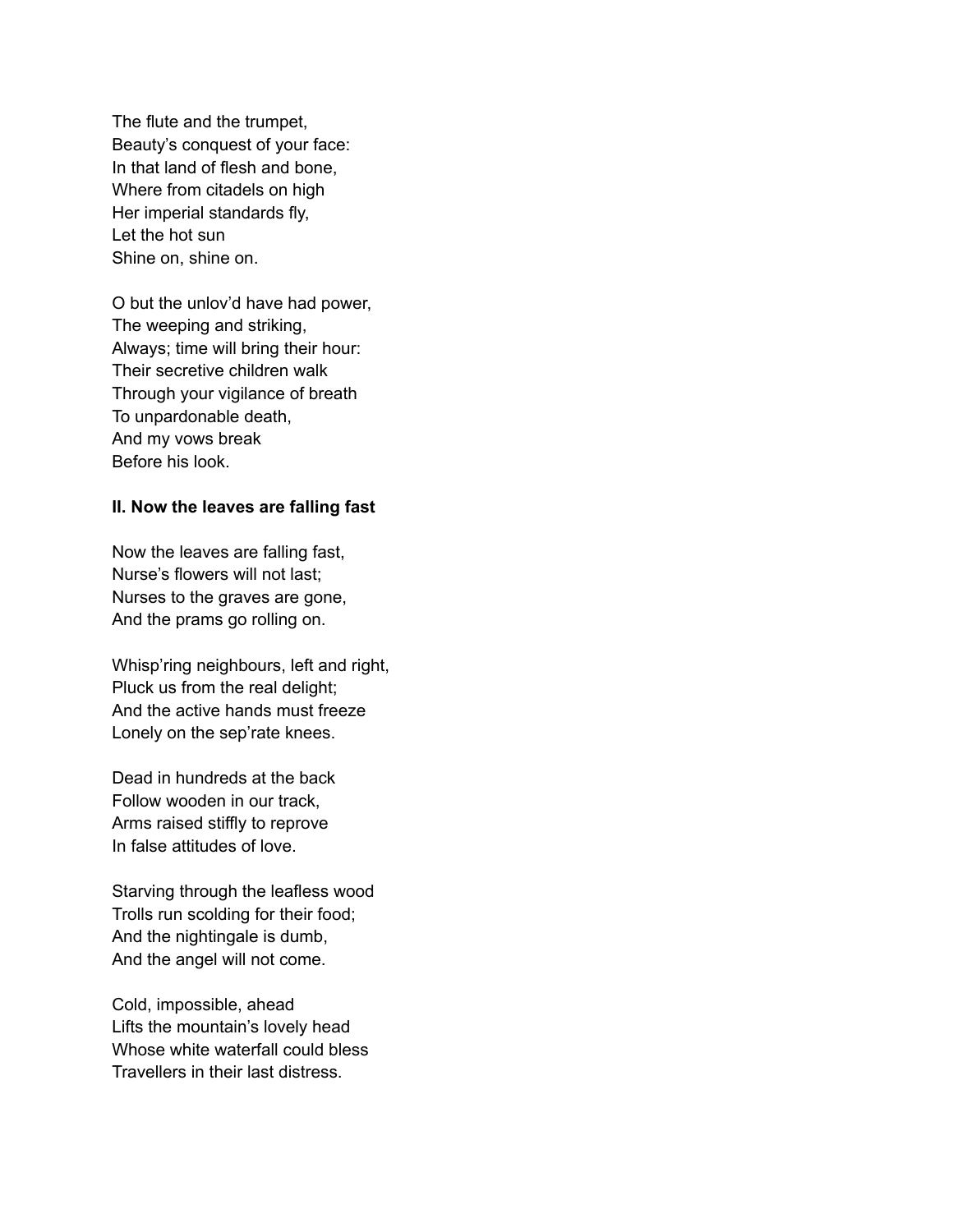### **III. Seascape**

Look, stranger, at this island now The leaping light for your delight discovers, Stand stable here And silent be, That through the channels of the ear May wander like a river The swaying sound of the sea.

Here at the small field's ending pause Where the chalk wall falls to the foam, and its tall ledges Oppose the pluck And knock of the tide, And the shingle scrambles after the sucking surf, and the gull lodges A moment on its sheer side.

Far off like floating seeds the ships Diverge on urgent voluntary errands; And the full view Indeed may enter And move in memory as now these clouds do, That pass the harbour mirror And all the summer through the water saunter.

## **IV. Nocturne**

Now through night's caressing grip Earth and all her oceans slip, Capes of China slide away From her fingers into day And th' Americas incline Coasts towards her shadow line. Now the ragged vagrants creep Into crooked holes to sleep: Just and unjust, worst and best, Change their places as they rest: Awkward lovers like in fields Where disdainful beauty yields: While the splendid and the proud Naked stand before the crowd And the losing gambler gains And the beggar entertains: May sleep's healing power extend